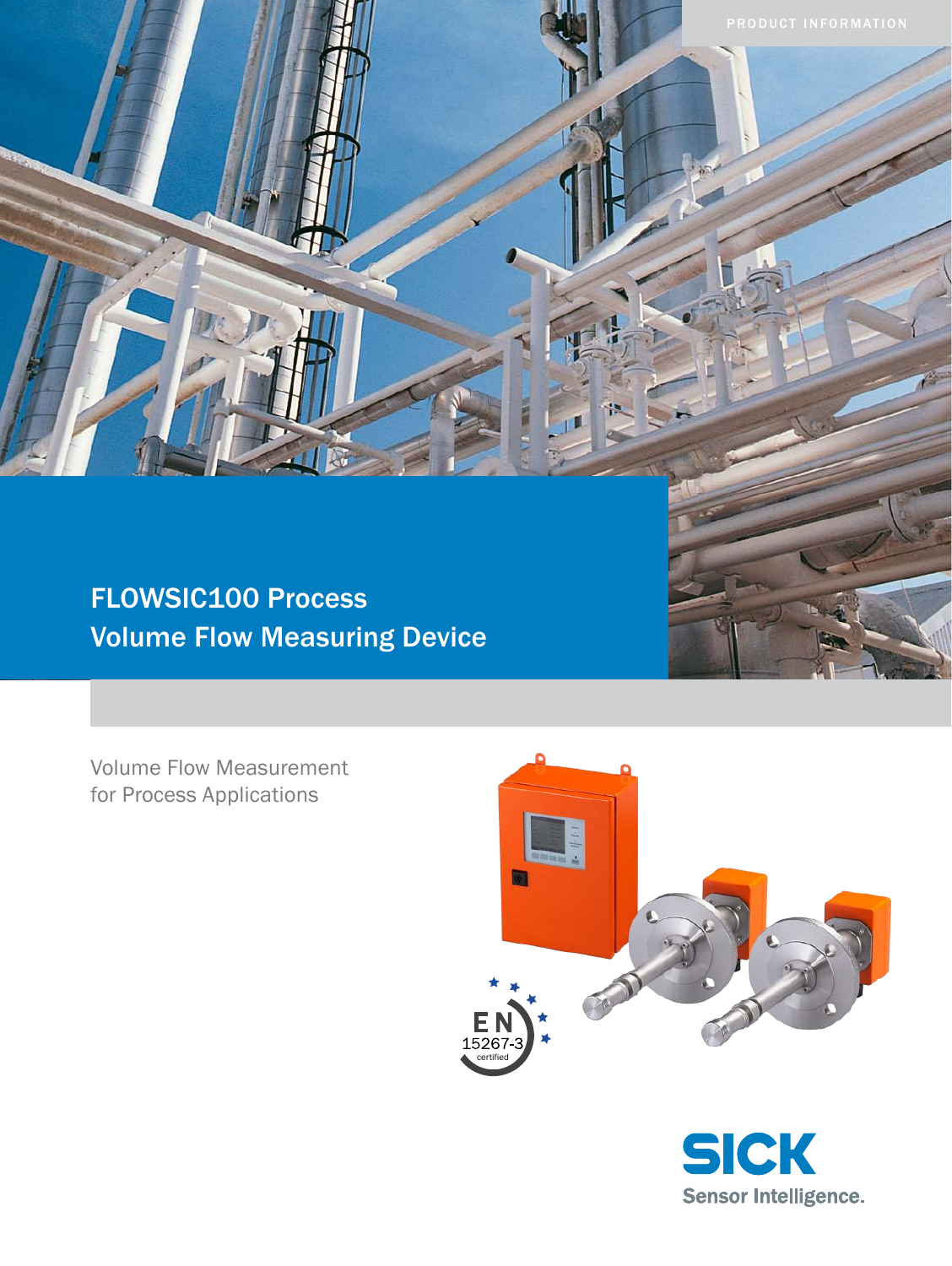# FLOWSIC100 PROCESS Easy installation, wide measuring range, reliable and precise measurement

# AREAS OF APPLICATION

- Natural gas industry
- Chemical and plastics manufacturing industries
- Petrochemical industry and refineries
- Processing industries (cement manufacturing, steel and iron production)
- Pharmaceutical industry
- Glass industry
- Food industry

## FLOWSIC100 CL150/PN16

- Ambient pressure up to 16 barg
- Material: hermetically sealed stainless steel or titanium

# FLOWSIC100 E X - Z 2 / EX - Z 2 - RE FLOWS I C 100 PR - EX - Z 2

<sup>1)</sup> Version for zone 1 on request

- Ambient pressure up to 16 barg
- Ex-protected version for use in hazardous area zone 2 according to ATEX guidel. 94/9/EC<sup>1)</sup>
- Material: hermetically sealed stainless steel or titanium
- Optional: flange with retraction mechanism for sender/receiver units

- Ambient pressure up to 0.1 barg
- Ex-protected probe version for use in hazardous area zone 2 according to ATEX guidel. 94/9/EC
- Material: hermetically sealed stainless steel or titanium
- Installation from one side only

# **KEY FEATURES**

- Rugged transducers in stainless steel or titanium for higher durability
- Corrosion resistant probe materials available for use with aggressive gases
- $\bullet$  Integral measurement over the entire duct diameter<sup>2)</sup> for representative measuring results
- Contact-free measurement
- No moving parts results in low maintenance
- Independent of pressure, temperature and gas composition
- High measuring accuracy even at gas velocity near zero
- Fully automatic zero and span check



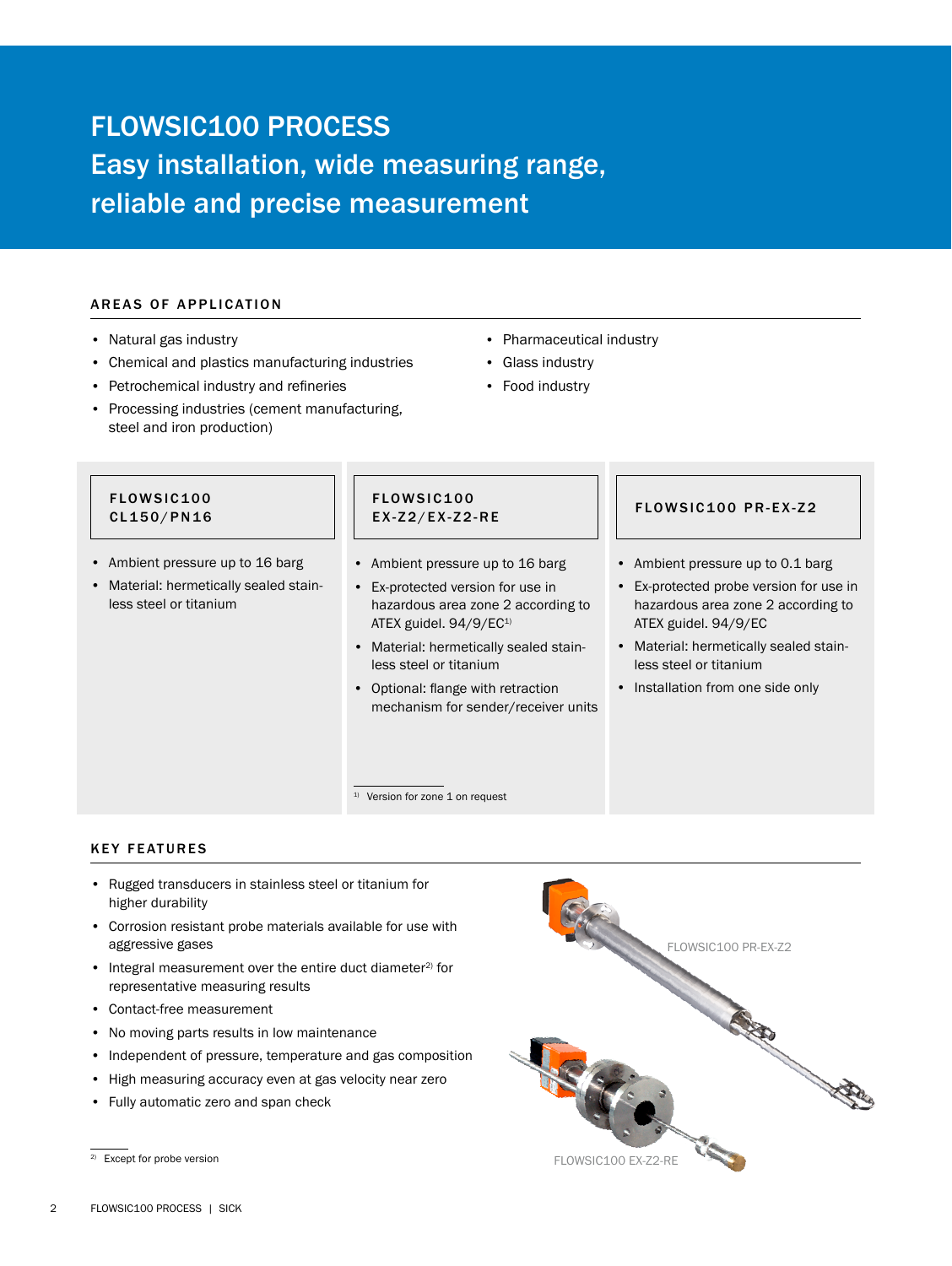



# **SYSTEM COMPONENTS**

The FLOWSIC100 standard version contains two FLSE100 sender/receiver units, an MCU control unit. The MCU is used for input and output of signals, for calculation of volume flow to reference conditions (standardization) as well as user friendly LCD interface.

Installation of the sender/receiver units

- Cross-duct installation: 2 sender/receiver units are mounted on both sides of a duct at a specific angle  $\alpha$  to the gas flow direction.
- One-side installation: Only a single sender/receiver unit (probe version) is mounted at a specific angle  $\alpha$  to the gas flow. Both ultrasonic transducers are installed on the probe with a fixed measuring path.

#### Optional components

- MCU control unit for use in Ex-zone 2, ex-certification according to ATEX guideline 94/9/EC
- Spool-piece version



Example: Installation of FLOWSIC100 EX-Z2

# COMPREHENSIVE SOLUTION WITH SPOOL-PIECE

The FLOWSIC100 can be mounted on a measuring tube and delivered as a system solution. Optimized factory setting of the sender/receiver unit reduces geometrical tolerances to a minimum, thereby achieving maximum measuring accuracy.

### Retraction mechanism

With the EX-Z2-RE device it is possible to remove the probe for maintenance purposes during plant operation and pressure of up to 16 barg.